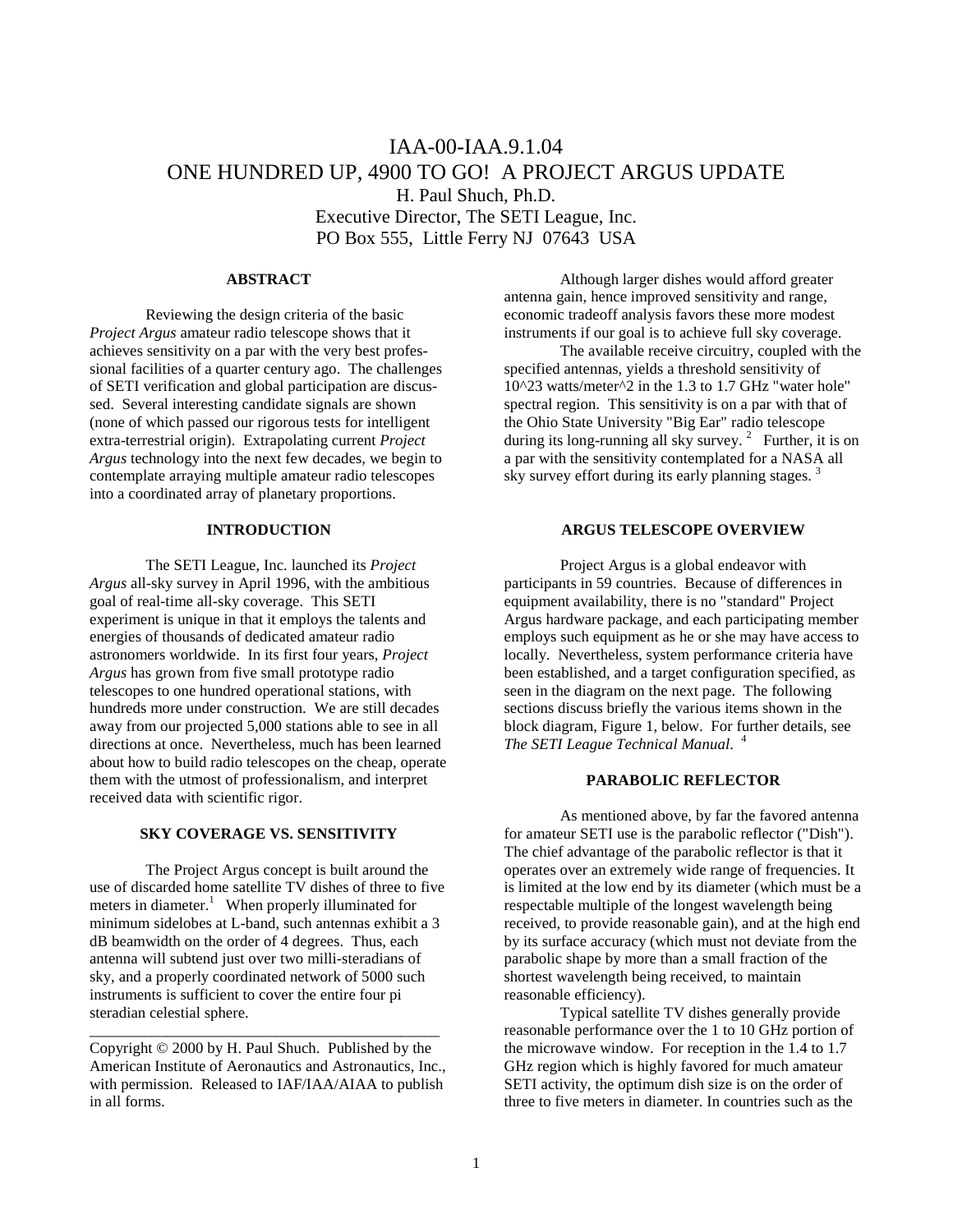US and Canada, where C-band satellite television distribution has been widely used for two decades, suitable dishes are abundantly available at low to no cost. In other parts of the world they are harder to come by, and enterprising SETI League members have acquired surplus commercial telecommunications dishes, or even built their own from scratch.

The size of the dish and the operating wavelength together determine antenna gain. As a first order approximation, the voltage gain (as a ratio) is equal to the circumference of the reflector, measured in wavelengths. Consider, for example, a 3 meter dish, which has a circumference of  $(3 * pi) =$  about 9.4 meters. At the 21 cm resonant wavelength of neutral hydrogen atoms (corresponding to the popular SETI frequency of 1420 MHz), the voltage gain of this antenna would approach  $(940/21)$  ~ 45. Since power ratio equals voltage ratio squared, the power gain of such an antenna would be about 2,000, which equates to  $+33$  dBi of gain. (In fact, since the efficiency of amateur SETI antennas is generally on the order of 50%, the actual gain realized is more like +30 dBi.)

Dish size also determines beamwidth, which dictates the degree of aiming precision required when targeting specific stars. As an approximation, half-power beamwidth in radians equals wavelength divided by antenna diameter. Thus, for our prior example of a 3 meter dish operated at 21 cm, the beamwidth is on the order of  $(21/300) \sim 0.07$  radians, or 70 milli-radians, which is about four degrees.

For those choosing to obtain a surplus antenna, dish condition becomes an important factor. The main consideration here is surface accuracy. In order to perform up to expectations, a dish's surface cannot deviate from the parabolic by more than a tenth of a wavelenght. At 1420 MHz, that's about 2 cm of allowable surface error. If the surface of the dish is dimpled, dented, or distorted beyond 2 cm, avoid that dish! We look for something which approximates a smooth parabolic curve. If panels are missing or bent, performance is going to suffer. Next, we consider at the mounting hardware. If it's rusted, you're going to have trouble getting the dish apart, and more trouble reassembling it. Weight is sometimes a consideration, as is wind loading. Where these are concerns, a mesh dish may prove more realistic than a solid one.

Few of the accessories which come along with a satellite TV dish are useful for SETI, and therefore one should not pay extra for them. C-band or Ku-band feedhorns and preamps are only of value if one is going to search in C-band or Ku-band (some of our members do; most prefer to scan the water-hole, in L-band.) TVRO receivers are great sources of microwave components, but unless other civilizations utilize exactly the same TV transmission standards we do, they're not particularly useful as SETI receivers. And a motorized

mount which tracks the Clarke (Geosynchronous) orbital belt is of no value for drift-scan, meridian transit mount radio telescopes, except if modified for elevation rotation, as described below.

### **ANTENNA MOUNT**

 The beauty of mounting a parabolic antenna for SETI use is that you just can't go wrong. Since we are interested in monitoring the sky for artificial signals from beyond, the antenna merely need be pointed up -- there are stars (with potentially habitable planets) to be found in all directions. So mounting an antenna for SETI use is considerably simpler than, for example, using the same antenna for satellite TV, where it must be precisely aimed at the satellite's location in the sky.

Because there are no wrong directions for SETI, many SETI antennas are simply set on the ground, "birdbath" style, looking straight up. But a disciplined sky survey, such as The SETI League's Project Argus effort, requires coordinated sky coverage, and that in turn necessitates a limited steering ability for at least some of the antennas in the network.

Where steering of the antennas is desired, we need to consider two degrees of freedom: azimuth (the compass heading to which the antenna points), and elevation (the angle which the antenna's beam makes with respect to the horizon). In terms of celestial coordinates, azimuth of a radio telescope (along with a station's latitude and longitude, and the date and time) determines the Right Ascention (RA) of its target, while elevation (again, along with lat/lon, time and date) determines Declination (Dec).

 Since we live on a rotating planet, the Earth herself makes a most cost effective RA rotor, as long as we are willing to be patient and let the proper portion of the sky eventually rotate into view. But since (thankfully!) the Earth doesn't rotate north-to-south, the only way to achieve Dec control is to physically rotate the antenna along a north-south line. This can be accomplished by aligning a satellite TV antenna's position rotor as a vertical (elevation) rotor.

When antenna rotors are desired, the dish positioners commonly used for satellite TV will require some source of power. The operating voltage for these positioners can often be supplied by a surplus C-band satellite TV receiver, which may also have a digital readout of dish position. Alternatively, a separate DC power supply can be used. The required voltage is typically 24 to 36 VDC, and these rotors draw anywhere from one to four amperes. Polarity determines the direction of rotation, so switching should be provided to move the dish both up and down (or alternatively, both right and left).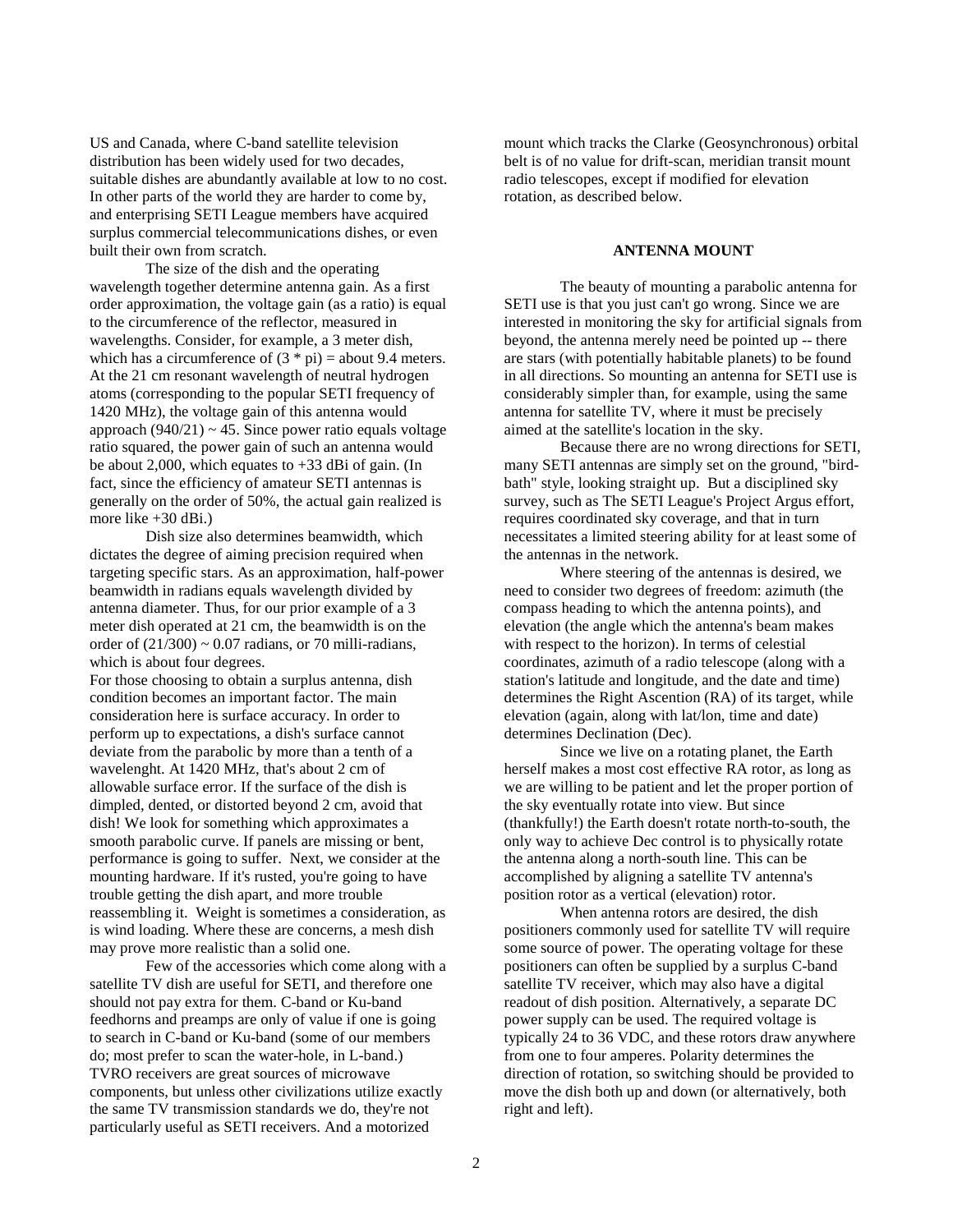#### **FEEDHORN**

 When radio waves strike a dish antenna, the parabolic shape of its reflector directs all the energy to a single point out in front of the dish, called its focus. The purpose of the feedhorn, which is mounted at the focus, facing the reflector, is to scoop up all this energy, and apply it to the LNA and receiver (both discussed below) for processing.

The most common feedhorn for amateur SETI use is a metal pipe, closed off at the end farthest from the dish, forming a shorted cylindrical waveguide. The horn contains a small metallic probe, connected to the center pin of a coaxial connector, to collect the energy and apply it to the input connector of the LNA. The horn is often surrounded by a metal choke ring, used to improve the efficiency of energy collected from the surface of the dish, or to block interference from entering the feed from beyond the periphery of the dish.

 The chief drawback of the cylindrical waveguide feedhorn is that its large physical size actually blocks a part of the dish surface from view of its incoming signals, effectively reducing the size (and hence the gain) of the parabolic antenna. This blockage loss is most severe for small dishes, becoming almost negligible at the popular 1.4 to 1.7 GHz SETI frequencies when the dish diameter exceeds about four meters.

An alternative to the waveguide feedhorn is the helical feed, consisting of about three turns of heavy wire in a corkscrew shape, with a circumference of one wavelength at the operating frequency, and a spacing between turns of a quarter wavelength. The exact dimensions are optimized for the focal length to diameter (F/D) ratio of the parabolic reflector used. A helix feed doesn't block the aperture of the dish to the extent that a waveguide horn does, but is more prone to interference from signals off to the side of the antenna. Both helix and waveguide feedhorn designs have been used successfully by SETI League members.

#### **LOW NOISE AMPLIFIER**

 The Low Noise Amplifier, or LNA, is sometimes called a preamplifier, or preamp. Its function is to take an impossibly weak signal, and turn it into a merely ridiculously weak one. The critical parameters to consider in selecting an LNA are its frequency response, gain, and noise temperature.

Frequency response determines that portion of the electromagnetic spectrum over which a particular LNA will boost the received signal, with minimum distortion or added noise. One should select an LNA with a frequency range consistent with the particular SETI station requirements. For example, C-band Satellite TV LNAs cover the frequency range of 3.7 to 4.2 GHz. Thus, they are not suitable for use in SETI stations designed to monitor the 1.4 GHz hydrogen line. Some LNAs incorporate filtering, which reduces the overall range of frequencies amplified, but which can help to reduce out-of-band interference.

Gain, measured in deciBels (dB), is a measure of how much the LNA boosts the incoming signal. Although in many things "if a little is good, a lot is better," this is not the case for preamplifier gain. In fact, excess LNA gain can actually reduce the sensitivity of the SETI receiver. The rule of thumb is that the gain of the LNA should equal the sum of the microwave receiver's noise figure (in dB) plus the RF cable insertion loss (also in dB), plus an additional ten dB. For the average SETI station with a short coaxial cable between the LNA and the receiver, twenty dB of preamp gain is usually about right. If a very long or unusually lossy RF cable is used, a 30 dB gain LNA might be more appropriate.

Noise temperature is a measure of how much additional noise the LNA adds to the SETI system. Since any actual signal has to compete with a variety of natural and artificial noise sources, the lower the noise temperature, the better. The LNAs commonly used for amateur SETI typically have between 35 Kelvin and 100 Kelvin of internal noise, when operated at average earth temperatures. Noise is sometimes expressed not in Kelvins, but as Noise Figure (in dB) or Noise Factor (a unitless power ratio).

Many commercial LNAs are provided with a choice of coaxial input and output connectors. Most SETI League members prefer to standardize on the coax connector known as Type N, since this is the connector used on most feedhorns and microwave receivers. To minimize losses, the LNA should be mounted directly on the output connector of the antenna feedhorn, with the appropriate coaxial adapter (probably a Type N male-tomale barrel adapter).

An additional consideration is how to get the appropriate operating potential to the LNA. Most LNAs operate from a DC power supply, typically in the +12 VDC range. Some designs require that this operating voltage be applied via the center-conductor of the RF cable, and some LNA vendors give you a choice between internal and separate DC feed. DC feed via the transmission line requires that the microwave receiver be designed to provide this voltage, or that an accessory called a DC Inserter, or Bias Tee, be connected into the signal path ahead of the receiver, and tied in to an appropriate power supply. Although this is the scheme commonly used to power the antenna-mounted circuitry in commercial satellite TV receivers, many SETI experimenters prefer to run a separate DC cable (such as a telephone cable, speaker cable, or lamp cord) outside to the LNA, and to apply the required DC potential to it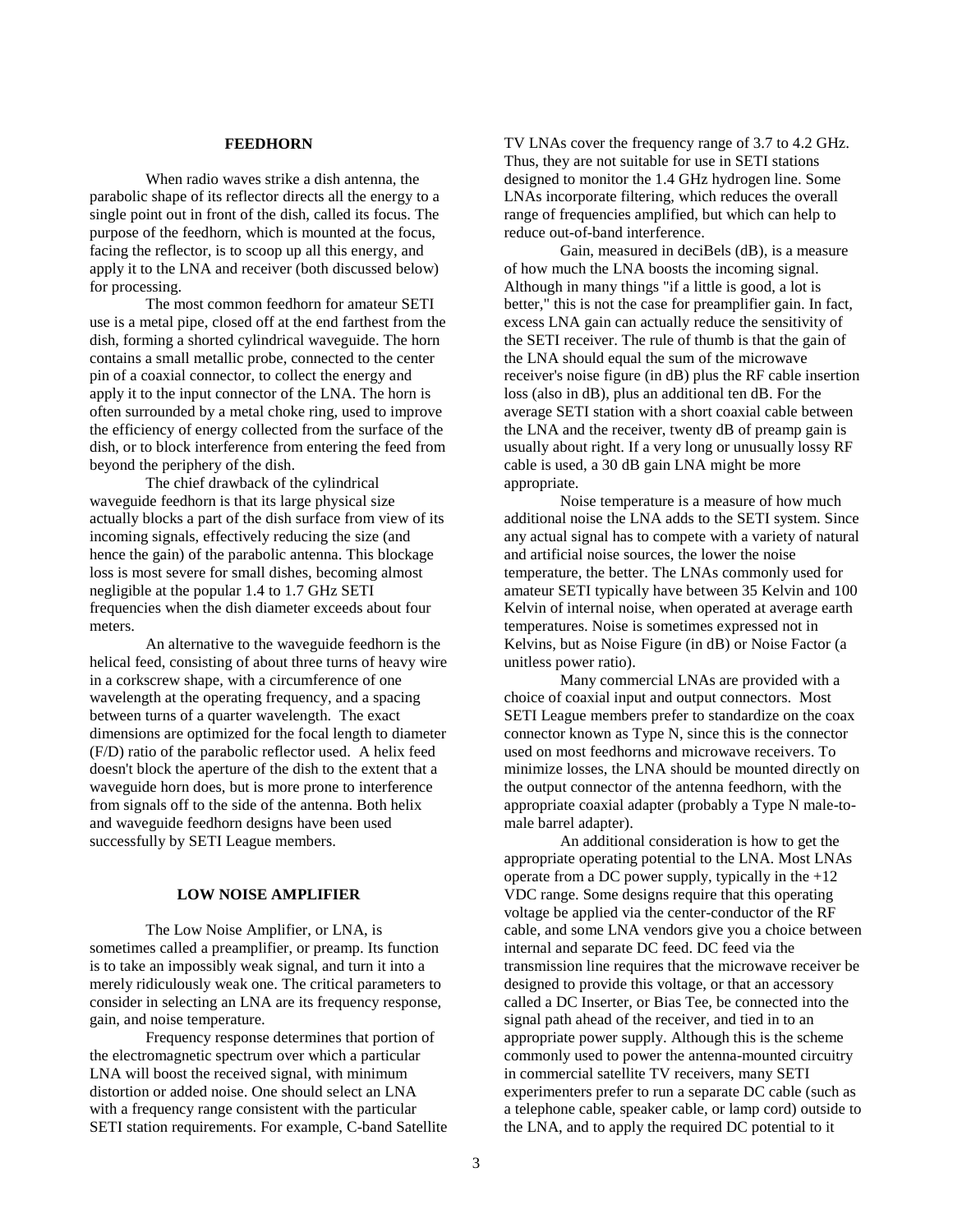inside the SETI station. (Caution: double-check the polarity applied to this cable, as reversing the positive and negative power supply leads can damage the LNA. The center pin of the LNA's power feedthru capacitor is typically positive.)

Although most commercial (and many homebuilt) LNAs are metal-boxed to provide good shielding against Radio Frequency Interference (RFI), few are provided in weather-proof enclosures. To prevent damage from exposure to the elements, SETI League members often put their LNAs in plastic Tupperware ® sandwich boxes. It is necessary to drill or punch holes in the plastic for the input coax adapter, output cable, and power wiring. Be sure to seal these openings with roomtemperature vulcanizing (RTV) silicon rubber, which can be obtained in a tube from most any hardware store.

#### **LINE AMPLIFIER**

 Need just a little more gain in your hydrogen line receiving system, perhaps to overcome coax losses? Don't waste money on cascading expensive LNAs; a satellite TV line amplifier works great!

Unfortunately, there is little standardization in terminology for the various kinds of amplifiers we will use in a SETI station. The SETI League has developed its own pseudo-standard. LNA stands, of course, for Low Noise Amplifier. Since all amplifiers used in receive systems are supposed to be low in internally generated noise, the acronym could rightly apply to all of them. "Preamp" technically refers to any amplification before the receiver, so all stages up to the receiver are in fact stages of preamplification. So to avoid confusion, we call the first preamp in the system an LNA, and all subsequent ones Line Amps.

Not all systems require a second amplifier - only those with high feedline losses to overcome. That's why we call the second amp, if used, a Line Amp. Physically, the Line Amp could be identical to the LNA (that is, we could use cascaded preamps of the same type). However, commercial line amps are typically optimized for higher dynamic range (with a subsequent trade-off in noise figure, since this would have been established by the prior preamplifier stages), as they will have to cope with a much higher input level than the LNA. Even so, The SETI League's designation standards refer to the application, rather than to the physical device.

Commercial TV amplifiers have type F female connectors in and out, are quite small, and require 12 to 24 volts of DC fed through the center conductor of the coax, drawing very little current. They also provide the DC back up to the LNA's center pin, which is useful if you are feeding DC up through the coax already - simply insert these amps into your existing line, with the

appropriate coax adapters, and they work. This scheme will require the use of a DC Inserter, or Bias Tee, to supply the required DC voltage to the center conductor of your coaxial cable, if the station's microwave receiver does not supply it.

It should also be noted that the input and output impedance of commercial TV line amps is 75 ohms, while the interface standard for all other stages of the Project Argus station is 50 ohms. The resulting 1.5:1 voltage standing wave ratio will create minor mismatch losses, which will prove negligible so long as sufficient LNA gain exists ahead of the line amp.

### **RF CABLE**

The most common amateur SETI station configuration would place the microwave receiver, signal analysis computer and related accessories inside the house, with the antenna and LNA mounted outside, some distance away. To connect the two halves of a SETI station, we use an RF cable.

RF stands for radio frequency. The cables we use are usually coaxial (i.e., "coax" cable), and we prefer those with low loss at radio (specifically microwave) frequencies. The stuff used for cable TV is cheap (pennies per meter) but pretty lossy in the 1.4 to 1.7 GHz region of the spectrum typically used for amateur SETI. The kind one would buy for, say, CB radio antennas is a little better, and a bit more costly. If one checks a local Radio Shack store or similar, one will probably find what they call low-loss coax -- it's larger (perhaps 1 cm diameter) than the CB or TV type, costs maybe a dollar or more per meter, and may go under such part numbers as Belden 9913, RG-8 Polyfoam, etc. It may take special connectors (the ones most of us use are called "Type N"), which require some experience to properly install.

For any type of coax, the longer the lossier. So we try to keep our antennas near the radio room. If this is not practical, we can do several things: use more gain in the preamp (to boost the weak signal before it suffers cable loss); follow the LNA with a satellite TV line amplifier; mount the whole receiver, or just the downconverter, outside on the dish (pumping a lower frequency through the cable is more efficient); or use specialized cables such as hardline or Andrew Heliax ® (which can cost upwards of tens of dollars per meter).

#### **MICROWAVE RECEIVER**

 The microwave receiver takes a small, selected portion of the radio spectrum, and converts it to audio for signal analysis. Selection of the appropriate receiver leaves more to the discretion of the experimenter than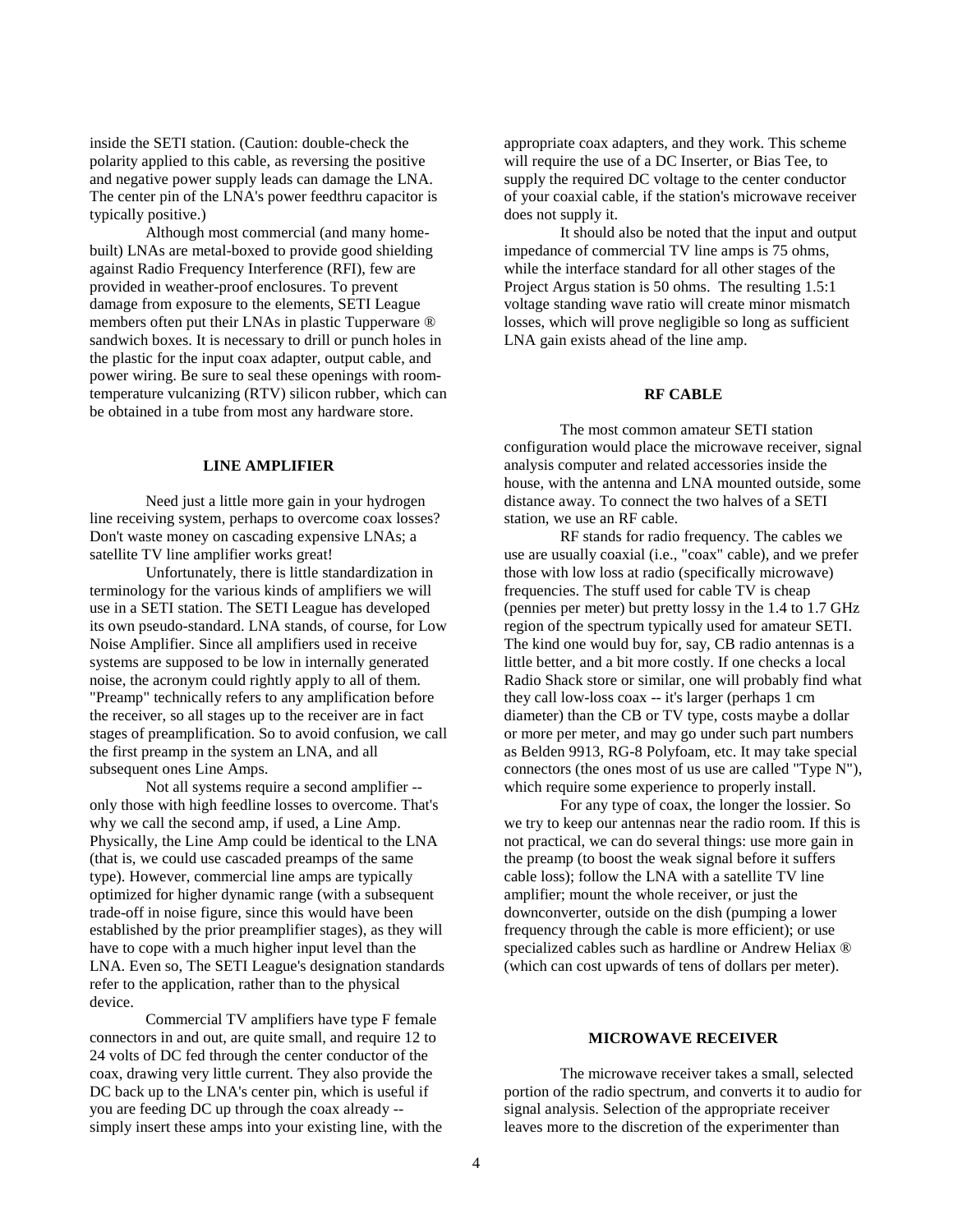any other portion of the amateur SETI system. Four distinct options present themselves. In descending order of cost, they are:

**1. High-end microwave scanning receivers.** These units (typified by the Icom models R-7000, R-7100, and R-8500, as well as the AOR 3000 and 5000) are multimode receivers which can receive AM, FM, CW, SSB, and sometimes video and digital modes. Various IF bandwidths are usually available, and these receivers are normally programmable to scan a selected range of frequencies. They typically tune from a few hundred kHz all the way up to about 2 GHz, which actually exceeds our SETI needs. Prices are likely to start around \$2000 US, making these receivers as expensive as all other portions of an amateur SETI station combined.

**2. Dedicated SETI receivers.** One of the very few vendors of commercial radio astronomy receivers for the amateur market is Radio Astronomy Supplies of Florida. Their Seeker 2000 system is a SETI spinoff of their popular "Ultra" and "Ultra-Cyber" radio telescope receivers for continuum radio astronomy. The package includes a computer-controlled receiver, feedhorn and LNA. The receiver covers only a narrow range of frequencies, centered on the 1420 MHz neutral hydrogen line. Thus, the product is less adaptable than other receiver options, being suitable only for continuum radio astronomy and hydrogen-line SETI. It is, however, the easiest way for a prospective SETIzen of limited technical ability to get a workable station on the air, as all the user needs to add is a parabolic reflector, home computer, power supply, and a few cables.

**3. Computer-card scanning receivers.** The first generation were built on ISA cards, and plugged directly into one of the vacant slots on the motherboard of a personal computer. These units were prone to radio frequency interference generated by the computer itself. Later units, like the Icom PRC1000 and WinRadio 1500e, are separate boxes which plug into a computer via a serial, parallel, or USB port. They have many of the features of the high-end microwave scanning receivers, but since they rely on a companion computer for digital control, typically cost half as much.

**4. Downconverter/receiver combinations.** Several converters are available to shift a selected portion of the microwave spectrum down in frequency, for reception in a shortwave or VHF ham radio receiver. Popular units are available from Down East Microwave in the US, and VHF Communications in Europe. Downconverters are appealing for those who already own a high-performance communications receiver, which unfortunately doesn't tune to the SETI frequency of interest. Downconverters cost about half as much as the computer-controlled

receivers, but require the user to couple them to an existing receiver.

Whichever receiver scheme is selected, present practice suggests operating it in single sideband mode (either USB or LSB), and leaving it fixed-tuned, rather than scanning it across the spectrum. The reason for avoiding frequency scanning is that the Earth is turning the antenna continually, so that the spatial dimension of the observation is always changing. Only by holding frequency constant for at least one rotational period of the Earth (that is, one day) can we avoid the problem of "too many variables."

The bandwidth of the receiver's audio stages will typically be the limiting factor, as far as instantaneous frequency span is concerned. Many SSB receivers cover as little as 3 kHz of spectrum at a time, which is an inefficient way to search for ETI. Advanced SETI experimenters sometimes modify their receivers for up to 22 kHz of instantaneous IF and audio bandwidth, while custom-built receivers can cover several hundred kHz all the way up to a few MHz of spectrum at a time.

### **DIGITAL SIGNAL PROCESSING**

The audio output from the SETI receiver is mostly noise, both natural and artificially generated. If we are very lucky, there may be buried somewhere in that noise an intelligently generated signal of extraterrestrial origin. But it's likely to be buried so deep in the noise that no human sense can detect it. To separate the cosmic wheat from the galactic chaff, we employ a technique known as Digital Signal Processing, or DSP.

The first step in the DSP process is to feed the receiver's audio output into the computer, in a form which the computer can recognize -- that is, as binary data. We need an analog to digital converter (ADC) to accomplish this, and the ADC of choice for amateur SETI is the PC Sound Card. Just about any SoundBlaster ® compatible audio card will work with The SETI League's signal analysis software. These cards sample an audio waveform 44,000 times per second. One of the rules of information theory is that to digitize a signal, it must be sampled no less than twice for every cycle at its highest frequency. With 44 KSPS (kilo-samples per second) sound cards, this means we can digitize and analyze audio components out of our receiver up to 22 kHz in frequency.

Once the audio signal has been digitized by the sound card, it is up to the SETI computer, and its associated software, to perform the required signal analysis. Several different spectrum analysis software packages, both commercial and shareware, are being used successfully by SETI League members. They all perform Fast Fourier Transform (FFT) on receiver audio applied to a SoundBlaster (tm) compatible sound card.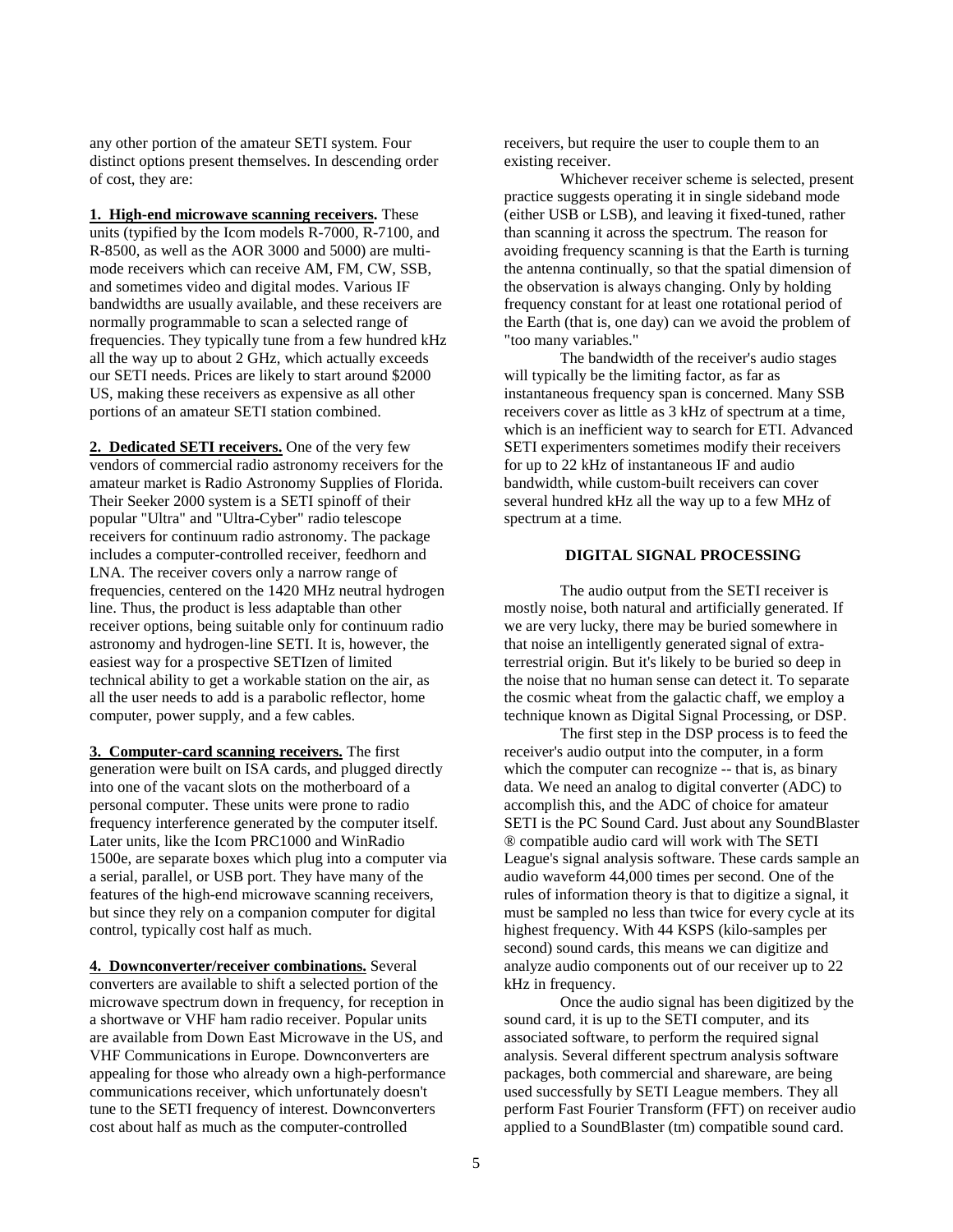As you will see, there are programs to support various platforms and operating systems. Here are some of the shareware options, which are available for download via The SETI League website:

**FFTDSP** runs under DOS. It was developed by SETI League member Mike Cook, AF9Y, for use in amateur radio applications, especially moonbounce (EME) communication. It has recently been successfully applied to the problem of detecting the low-power omnidirectional beacon from the Mars Global Surveyor satellite at a distance 5 Million km from Earth. It is optimized for digging weak CW signals out of the noise. The program will display a 300 to 1500 Hz spectrum to 2 Hz resolution.

**SETIFox** for Windows 9x, by SETI League Software Committee chairman Daniel Fox, KF9ET, is an automatic scanning and logging program meant to control an Icom R7000 or R7100 receiver. Receive output is fed to a soundblaster or compatible card configured at port 220. Power level is computed and an FFT is done on the sample. A power spectrum is computed from the result and scanned for carriers. The carrier detection algorithm looks for narrow band carriers with a power level which deviates, by a set amount, from the average power for that channel. This statistical approach can easily detect a weak carrier next to a large noise source since the detection is based on deviation in power level rather than power level.

**RAOOS** (Radio Astronomy Observatory Operating System) is a suite of programs developed by SETI League Internet Committee chairman R.J. Fear and a team of volunteers, for use in the Windows environment. It allows the user to define the system which will be driving it, using a pipe-and-filter interface. RAOOS supports centralized data collection and storage, and is a promising development for collaborative observations (such as might be practiced by multiple Project Argus participants.) Although RAOOS is not open-source, the interface standards are well documented, and users are encouraged to add their own modules to implement new functions.

**SETISearch** for Linux, a work-in-progress headed up by SETI League Regional Coordinator Jenny Bailey, G0VHQ, is a modular, open-source approach to DSP software development. When fully implemented, it will parallel much of the functionality of the popular SETIFox program. Designed for the techie who likes to tinker with the software and perhaps add his or her own special modules, SETISearch uses as its DSP core a popular C language floating point complex FFT package developed by Phil Karn, KA9Q.

# **HEARD SO FAR**

*Project Argus* went online on 21 April 1996. Just three weeks later, two participating radio amateurs in England detected our first candidate signal (see Figure 2). Upon analysis, this event turned out to be an electromagnetic emission from a classified military satellite in low Earth orbit. The experience was significant for three reasons:

- 1. The signal itself was extremely weak, which speaks well for the sensitivity of the amateur equipment used. Thus, the effectiveness of the hardware was demonstrated.
- 2. From its Doppler signature, the shareware DSP program being used had no difficulty in identifying the signal as emanating from a low Earth orbit satellite. Thus, the effectiveness of the software was demonstrated.
- 3. Upon receipt of the candidate signal, the two amateurs did not contact The BBC, or the Times of London, or even (heaven forbid!) The Sun, that bastion of journalistic excellence, declaring "ET is calling me!" Rather, they abided by The SETI League's published signal detection and verification protocols, and submitted their results for peer evaluation. Thus, the effectiveness of the human element was demonstrated.

Following this early experience, several dozen candidate signals have been received and analyzed by *Project Argus* participants. To date, all have been traceable to terrestrial or satellite interference, equipment malfunction, or natural astrophysical phenomena. Candidate signals are collaboratively, and posted to the "What We've Heard So Far" pages of The SETI League, Inc. website at www.setileague.org.

A few examples of interesting signals appear in the Figures. Figure 3 is a phenomenon previously observed on several occasions by professional SETI scientists. Project Phoenix scientist Dr. Jill Tarter had seen them from the Parkes radio observatory, dubbed them "Wigglers"<sup>5</sup>, and concluded that they represented a form of terrestrial interference. When Project Argus participants began to observe wigglers, they performed extensive collaborative analysis, and determined that they were L-band electromagnetic emissions originating within the very computers being used for digital signal processing! The troubleshooting challenge is evident, in that shutting down the computer ends both the interference and all documentation thereof. Wigglers in Project Argus stations were finally isolated to a particular model of Adaptec SCSI card. By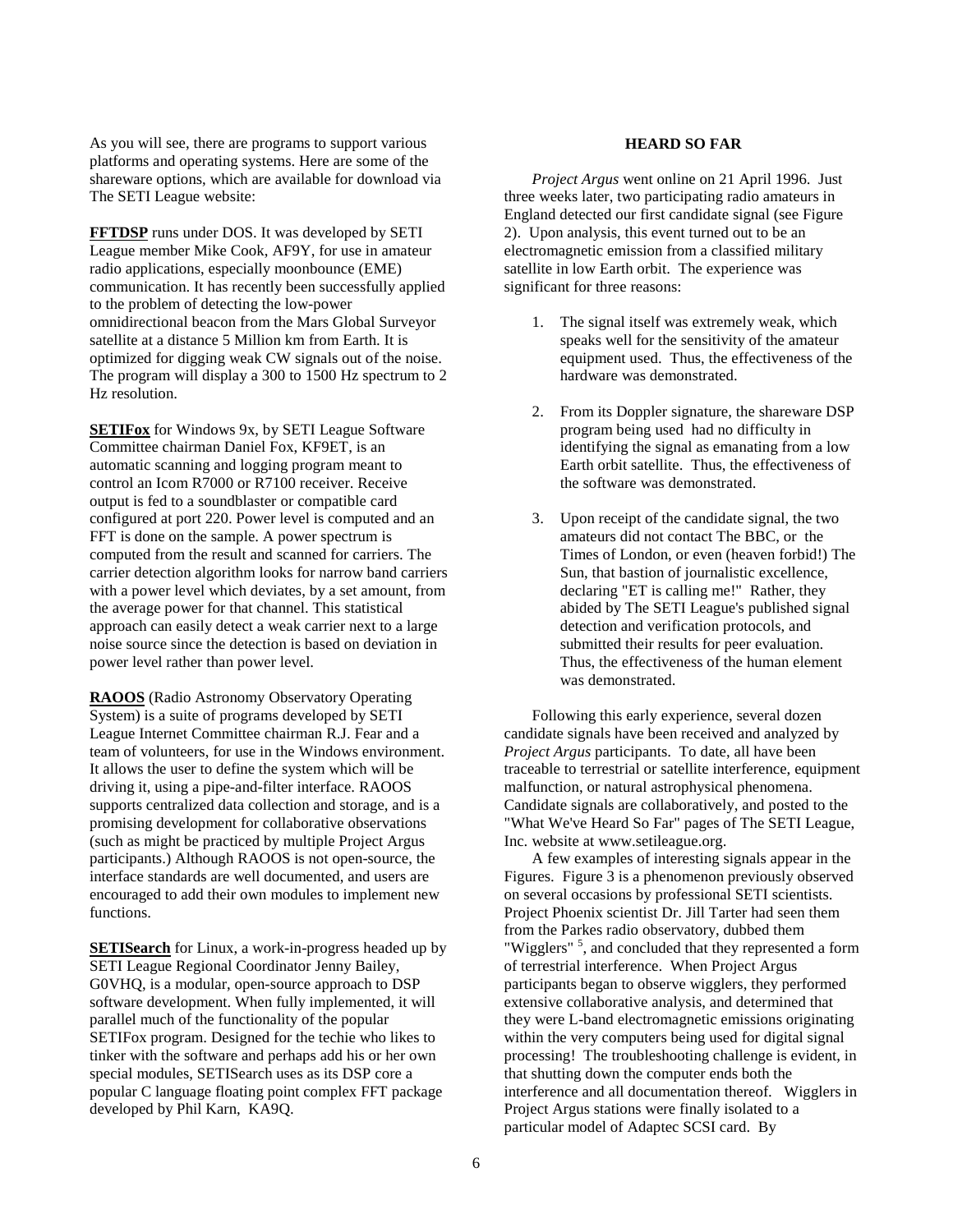standardizing our stations on ISA and PCI, as opposed to SCSI, interface, the problem has been resolved.

Figure 4 shows the detection by the author's personal Project Argus station of the low-power, spread-spectrum L2 signal from a Global Positioning Satellite. Conventional wisdom holds that these signals, intended for secure military use, are undetectable by any observer not possessing the encoding key. SETI critics use the existence on Earth of spread spectrum technology as "proof" that signals from other advanced civilizations will not be detectable by us. But in fact, the L2 signal is seen to be clearly discernible well above the noise level. In fact it is decoding of such encrypted signals which is beyond our capability. Figure 4 demonstrates clearly that detection, which is what SETI's quest for existence proof is all about, is trivially easy, providing signal strength is adequate.

Figure 5 is an example of how equipment anomalies can masquerade as valid SETI candidates. It is a wideband artifact, tens of kHz wide, which rises out of, and falls back into the noise at a rate exactly matching the drift-scan pattern of the antenna being used in meridian transit mode. After months of repeats and analysis, the SETI League member detecting this artifact traced it to thermal instability in his receiver, which caused the noise floor to rise and fall in a deceptively periodic manner.

None of the signals detected thus far is the existence proof of other intelligences, which is SETI's ultimate goal. Should a signal of probable intelligent extraterrestrial origin be detected, its existence will be confirmed by multiple observers, and it will be subject to the utmost scrutiny by amateur and professional SETI scientists alike <sup>6</sup> before The SETI League even considers announcing it to a waiting world.

# **FUTURE PLANS**

Although an abundance of small dishes can, if properly coordinated, provide unprecedented sky coverage, it is when they are working as a unified whole that they will achieve their ultimate potential. SETI League engineers are currently doing preliminary conceptual work on Array2k (see Figure 6), a phased array of sixteen standard satellite TV dishes with a total of 2000 square feet of capture area. When built, Array2k will exhibit performance on a par with a single 50 foot radio telescope. It will serve as a test-bed for new SETI League hardware, as well as the software which will ultimately allow Project Argus participants around the world to participate in our next major project, an antenna of global proportions dubbed Project ELBA (for

Extremely Long Baseline Array). Array2k will also follow the example of the SETI Institute's Project Phoenix, by serving as a Follow-Up Detection Device (FUDD) for verifying the signals detected by individual Project Argus participants.

# **CONCLUSION**

 With one hundred up, and 4900 to go, Project Argus is already doing credible science. This amateur effort is also functioning as a training ground for the next generation of SETIzens, and as a test bed to develop new technologies. The SETI League is proud that our professional colleagues have followed our lead, in considering the use of inexpensive satellite TV dishes for SETI. We wish the SETI Institute and the University of California well in the development of their ambitious One Hectare Telescope, confident that it will lead to productive collaboration between SETI amateurs and professionals worldwide.

### **REFERENCES**

1. Shuch, H. P. (1997): Project Argus and the challenge of real-time all-sky SETI, *Astronomical and biochemical origins and the search for life in the universe*, IAA Colloquium 161, 693 - 700.

2. Dixon, R.S. (1995): A history of the Ohio SETI Program, *SETIQuest*, 1 (3), 3-6.

3. Morrison, P., Billingham, J., and Wolfe, J., eds. (1977): *The search for extraterrestrial intelligence*, NASA SP-419.

4. Shuch, H. P. (2000): *The SETI League technical manual*, ISBN 0-9650707-2-7.

5. Tarter, J. (1998): personal communication with the author.

6. Shuch, H. P. (1999): *Standards of proof for the detection of extra-terrestrial intelligence*, in Proceedings of the Sixth International Bioastronomy Conference (in press).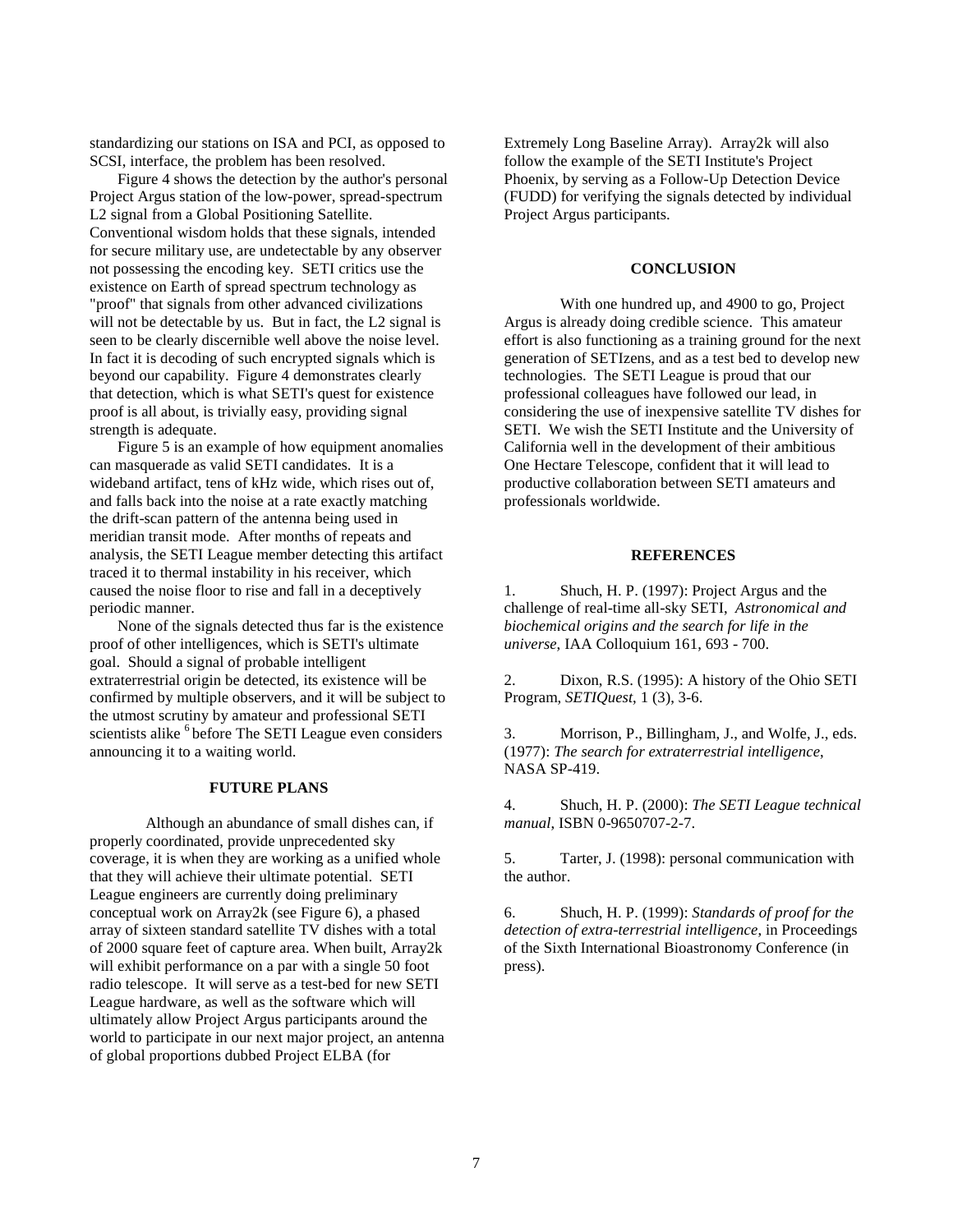





**Figure 2**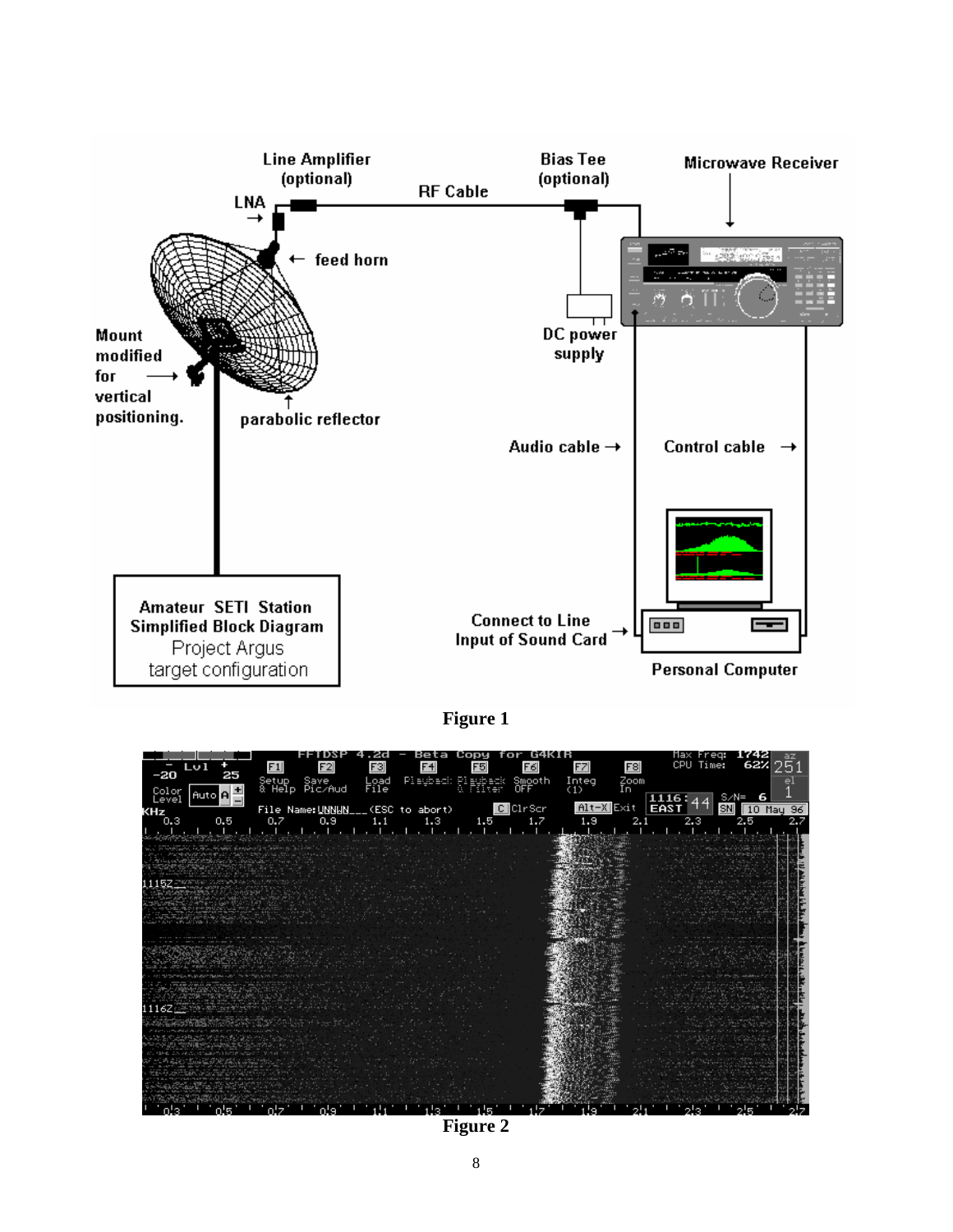



**Figure 4**